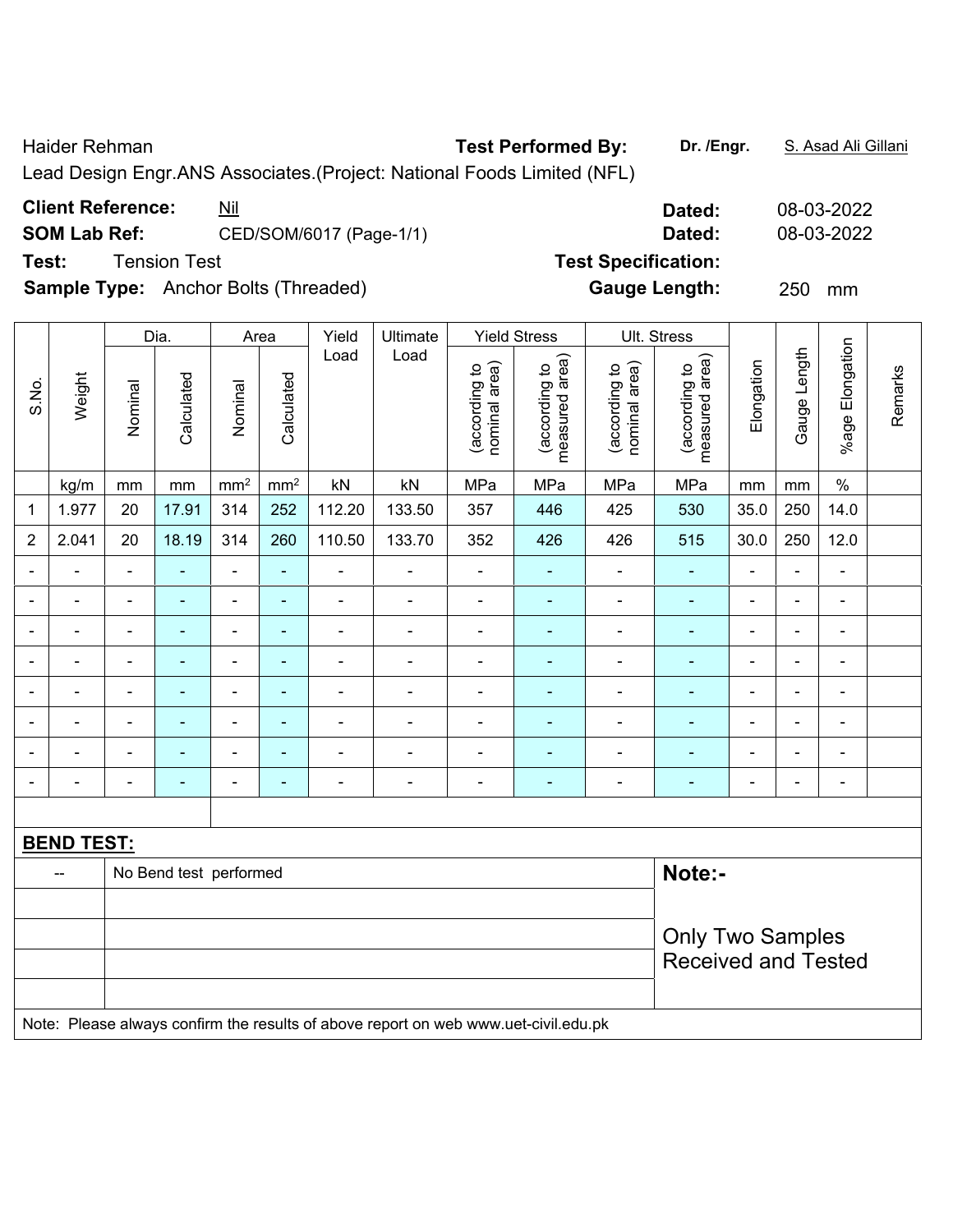Ali Mukhtar Ch **Test Performed By:** Dr. /Engr. **Asad Ali Gillani** Ali Ali Ali Gillani

PMC Friday Foods Company.(Const. Of Food Processing Plant For Friday Foods Company at FSD)

| <b>Client Reference:</b> | FFC/CONST-FF/22/07 |
|--------------------------|--------------------|
|                          |                    |

**Dated:** 07-03-2022 **Dated:** 08-03-2022

**Test:** Tension Test & Bend Test **Test Specification:** ASTM-A-615 **Gauge Length:** 8 inch **Sample Type:** Deformed Bar

**SOM Lab Ref:** 6016 (Page-1/1)

|                |                   |                                                                                                | Dia.           |                 | Area            | Yield          | Ultimate                                                                            |                                | <b>Yield Stress</b>             | Ult. Stress                    |                                 |                |              |                         |             |
|----------------|-------------------|------------------------------------------------------------------------------------------------|----------------|-----------------|-----------------|----------------|-------------------------------------------------------------------------------------|--------------------------------|---------------------------------|--------------------------------|---------------------------------|----------------|--------------|-------------------------|-------------|
| S.No.          | Weight            | Nominal                                                                                        | Calculated     | Nominal         | Calculated      | Load           | Load                                                                                | nominal area)<br>(according to | (according to<br>measured area) | nominal area)<br>(according to | (according to<br>measured area) | Elongation     | Gauge Length | Elongation<br>$%$ age l | Remarks     |
|                | Ib/ft             | $\#$                                                                                           | in             | in <sup>2</sup> | in <sup>2</sup> | Tons           | Tons                                                                                | psi                            | psi                             | psi                            | psi                             | in             | in           | $\%$                    |             |
| 1              | 2.746             | 8                                                                                              | 1.014          | 0.79            | 0.807           | 28.56          | 37.07                                                                               | 79740                          | 78060                           | 103500                         | 101320                          | 1.30           | 8.0          | 16.3                    | Sample<br>Α |
| 2              | 2.752             | 8                                                                                              | 1.015          | 0.79            | 0.809           | 28.13          | 36.60                                                                               | 78550                          | 76700                           | 102170                         | 99770                           | 1.30           | 8.0          | 16.3                    | Sample<br>Α |
| 3              | 2.635             | 8                                                                                              | 0.993          | 0.79            | 0.774           | 24.97          | 32.03                                                                               | 69720                          | 71170                           | 89420                          | 91260                           | 1.50           | 8.0          | 18.8                    | Sample<br>В |
| 4              | 2.637             | 8                                                                                              | 0.993          | 0.79            | 0.775           | 25.45          | 32.28                                                                               | 71060                          | 72440                           | 90130                          | 91870                           | 1.40           | 8.0          | 17.5                    | Sample<br>B |
| 5              | 1.498             | 6                                                                                              | 0.748          | 0.44            | 0.440           | 16.84          | 20.92                                                                               | 84410                          | 84410                           | 104850                         | 104850                          | 1.30           | 8.0          | 16.3                    | Sample<br>Α |
| 6              | 1.499             | 6                                                                                              | 0.749          | 0.44            | 0.441           | 16.69          | 20.66                                                                               | 83640                          | 83450                           | 103570                         | 103340                          | 1.10           | 8.0          | 13.8                    | Sample<br>A |
| $\overline{7}$ | 1.497             | 6                                                                                              | 0.748          | 0.44            | 0.440           | 15.19          | 20.69                                                                               | 76130                          | 76130                           | 103720                         | 103720                          | 1.00           | 8.0          | 12.5                    | Sample<br>B |
| 8              | 1.496             | 6                                                                                              | 0.748          | 0.44            | 0.440           | 14.58          | 20.13                                                                               | 73070                          | 73070                           | 100910                         | 100910                          | 1.30           | 8.0          | 16.3                    | Sample<br>B |
|                |                   | $\blacksquare$                                                                                 |                | $\blacksquare$  | $\blacksquare$  | $\overline{a}$ |                                                                                     | ÷                              | ٠                               | $\blacksquare$                 |                                 |                | ÷,           | $\blacksquare$          |             |
|                | ۰                 | $\blacksquare$                                                                                 | $\blacksquare$ | $\blacksquare$  | $\blacksquare$  | $\blacksquare$ | $\overline{\phantom{a}}$                                                            | $\overline{\phantom{a}}$       | $\blacksquare$                  | $\blacksquare$                 | ÷                               | $\blacksquare$ | ä,           | $\overline{a}$          |             |
|                |                   |                                                                                                |                |                 |                 |                |                                                                                     |                                |                                 |                                |                                 |                |              |                         |             |
|                | <b>BEND TEST:</b> |                                                                                                |                |                 |                 |                |                                                                                     |                                |                                 |                                |                                 |                |              |                         |             |
|                | # $8(A)$          |                                                                                                |                |                 |                 |                | Sample bend through 180 degrees Satisfactorily without any crack                    |                                |                                 |                                | Note:-                          |                |              |                         |             |
|                | # 8(B)            |                                                                                                |                |                 |                 |                | Sample bend through 180 degrees Satisfactorily without any crack                    |                                |                                 |                                |                                 |                |              |                         |             |
|                | # $6(A)$          | Sample bend through 180 degrees Satisfactorily without any crack<br><b>Only Twelve Samples</b> |                |                 |                 |                |                                                                                     |                                |                                 |                                |                                 |                |              |                         |             |
|                | # 6(B)            | <b>Received and Tested</b><br>Sample bend through 180 degrees Satisfactorily without any crack |                |                 |                 |                |                                                                                     |                                |                                 |                                |                                 |                |              |                         |             |
|                |                   |                                                                                                |                |                 |                 |                |                                                                                     |                                |                                 |                                |                                 |                |              |                         |             |
|                |                   |                                                                                                |                |                 |                 |                | Note: Please always confirm the results of above report on web www.uet-civil.edu.pk |                                |                                 |                                |                                 |                |              |                         |             |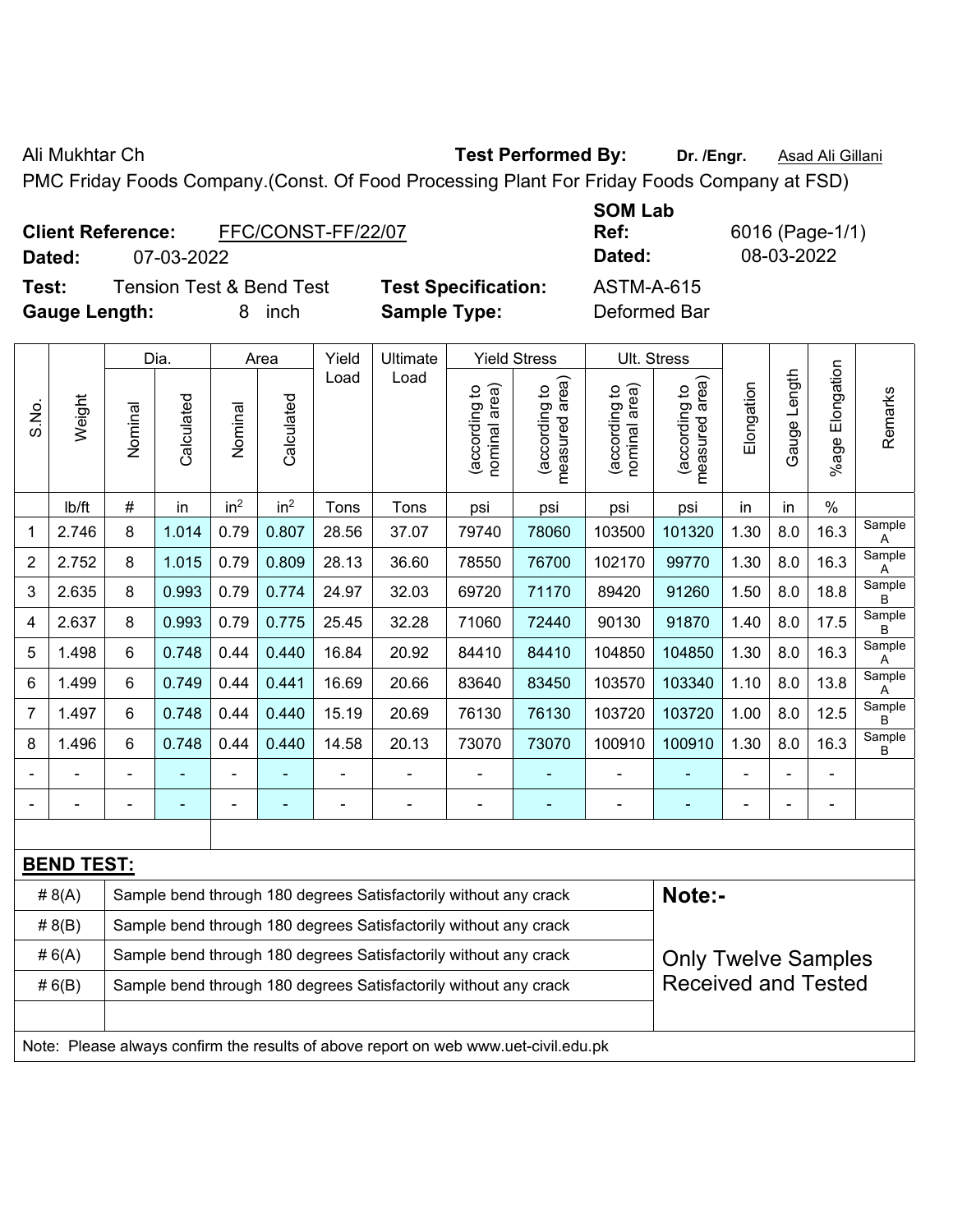Muhammad Sohail **Test Performed By: Dr. /Engr.** Asad Ali Gillani

Dia. Area Yield Ultimate Yield Stress Ult. Stress

Senior Store Officer For Comd MES (A) Khn Kharian Cantt.

## **Client Reference:** 3018-Enlistment/18/E-3 **Dated:** 07-03-2022 **Dated:** 08-03-2022

**Test:** Tension Test & Bend Test **Test Specification:** ASTM-A-615 **Gauge Length:** 8 inch **Sample Type:** Deformed Bar

| t Specification: |  |
|------------------|--|

**SOM Lab** 

**Ref:** 6018 (Page-1/1)

|                          |                |                | Dia.       |                 | Area            | Yield          | Ultimate                                                                            |                                | Yield Stress                    |                                | UII. Stress                     |                |                |                          |         |
|--------------------------|----------------|----------------|------------|-----------------|-----------------|----------------|-------------------------------------------------------------------------------------|--------------------------------|---------------------------------|--------------------------------|---------------------------------|----------------|----------------|--------------------------|---------|
| S.No.                    | Weight         | Nominal        | Calculated | Nominal         | Calculated      | Load           | Load                                                                                | (according to<br>nominal area) | (according to<br>measured area) | (according to<br>nominal area) | (according to<br>measured area) | Elongation     | Gauge Length   | Elongation<br>$%$ age    | Remarks |
|                          | lb/ft          | $\#$           | in         | in <sup>2</sup> | in <sup>2</sup> | Tons           | Tons                                                                                | psi                            | psi                             | psi                            | psi                             | in             | in             | $\%$                     |         |
| $\mathbf{1}$             | 1.551          | 6              | 0.762      | 0.44            | 0.456           | 12.23          | 18.71                                                                               | 61320                          | 59170                           | 93760                          | 90470                           | 1.40           | 8.0            | 17.5                     |         |
| $\boldsymbol{2}$         | 1.559          | 6              | 0.764      | 0.44            | 0.458           | 12.28          | 18.14                                                                               | 61570                          | 59150                           | 90950                          | 87380                           | 1.30           | 8.0            | 16.3                     |         |
| 3                        | 1.057          | 5              | 0.629      | 0.31            | 0.311           | 8.79           | 12.66                                                                               | 62520                          | 62320                           | 90070                          | 89780                           | 1.20           | 8.0            | 15.0                     |         |
| $\overline{\mathbf{4}}$  | 1.064          | 5              | 0.631      | 0.31            | 0.313           | 9.02           | 12.81                                                                               | 64180                          | 63570                           | 91160                          | 90290                           | 1.10           | 8.0            | 13.8                     |         |
|                          |                |                |            |                 |                 |                |                                                                                     |                                |                                 |                                |                                 |                |                |                          |         |
|                          |                |                |            |                 |                 |                |                                                                                     |                                |                                 |                                |                                 |                |                |                          |         |
| $\blacksquare$           | $\overline{a}$ | $\blacksquare$ | ۰          | ۰               | ٠               | $\blacksquare$ |                                                                                     | Ē,                             | $\blacksquare$                  | $\overline{\phantom{0}}$       | $\blacksquare$                  | $\blacksquare$ | $\blacksquare$ | $\blacksquare$           |         |
| $\overline{\phantom{a}}$ |                |                | ÷          |                 | ۳               | ÷              |                                                                                     |                                |                                 | $\blacksquare$                 | $\blacksquare$                  | $\blacksquare$ |                | $\blacksquare$           |         |
|                          |                |                |            |                 | ä,              | ÷              |                                                                                     | $\blacksquare$                 |                                 | $\blacksquare$                 | $\blacksquare$                  | $\blacksquare$ |                |                          |         |
|                          |                |                |            |                 |                 |                |                                                                                     |                                |                                 |                                |                                 |                |                | $\overline{\phantom{0}}$ |         |
|                          |                |                |            |                 |                 |                |                                                                                     |                                |                                 |                                |                                 |                |                |                          |         |
|                          | BEND TEST:     |                |            |                 |                 |                |                                                                                     |                                |                                 |                                |                                 |                |                |                          |         |
|                          | #8             |                |            |                 |                 |                | Sample bend through 180 degrees Satisfactorily without any crack                    |                                |                                 |                                | Note:-                          |                |                |                          |         |
|                          | #5             |                |            |                 |                 |                | Sample bend through 180 degrees Satisfactorily without any crack                    |                                |                                 |                                |                                 |                |                |                          |         |
|                          |                |                |            |                 |                 |                |                                                                                     |                                |                                 |                                | <b>Only Six Samples</b>         |                |                |                          |         |
|                          |                |                |            |                 |                 |                |                                                                                     |                                |                                 |                                | <b>Received and Tested</b>      |                |                |                          |         |
|                          |                |                |            |                 |                 |                |                                                                                     |                                |                                 |                                |                                 |                |                |                          |         |
|                          |                |                |            |                 |                 |                | Note: Please always confirm the results of above report on web www.uet-civil.edu.pk |                                |                                 |                                |                                 |                |                |                          |         |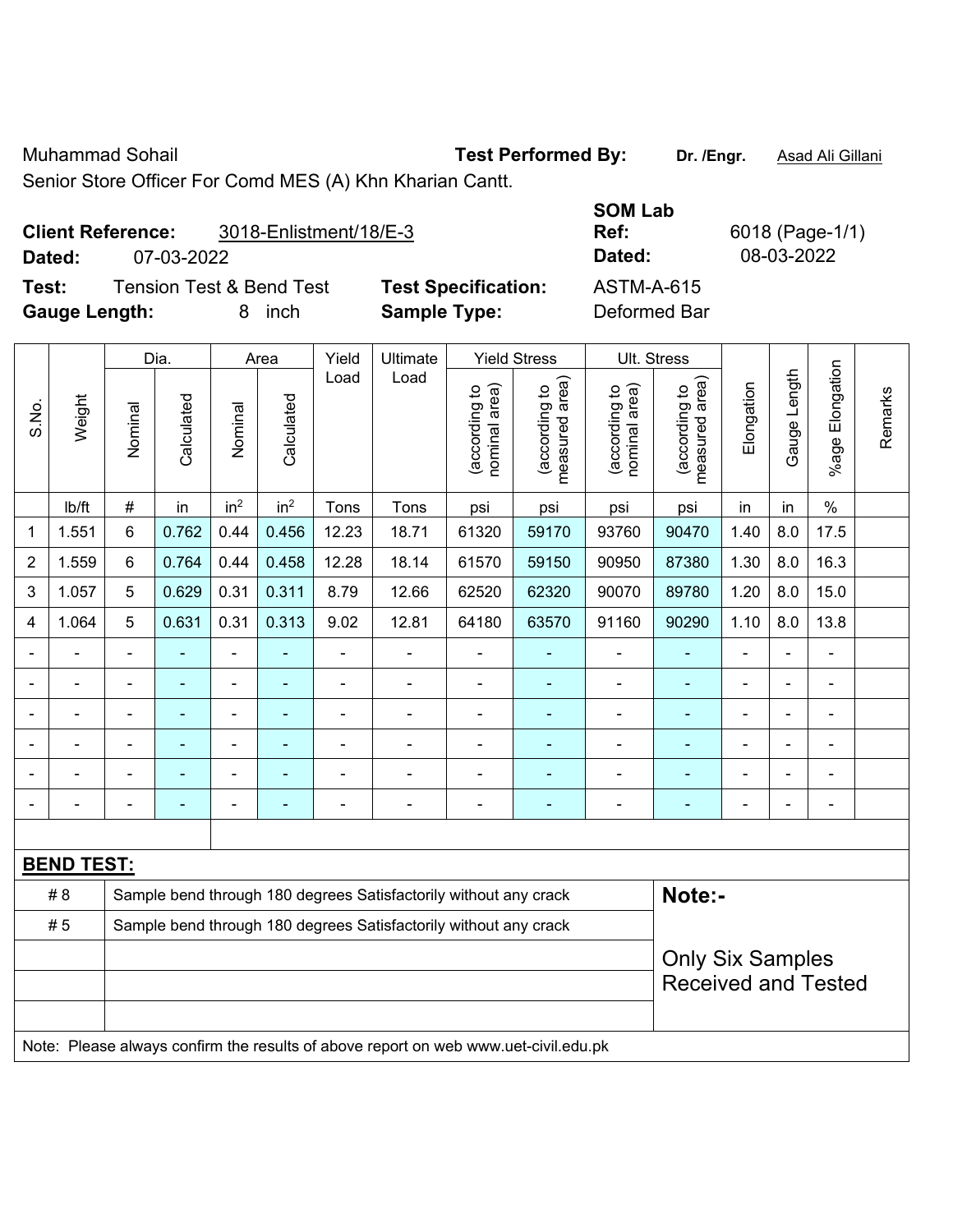Engr. Javed Asad **Test Performed By: Dr. /Engr.** S Asad Ali Gillani

CRE JIP Consultants.(Const.of Jalapur Irrigation Canal and Its System)(No.JIP/WkS/ICB/P2)

|                      | <b>Client Reference:</b><br>JIPIC/TECH/CRE/P2/51 |                            | <b>SOM Lab</b><br>Ref:          | 6019 (Page-1/1) |
|----------------------|--------------------------------------------------|----------------------------|---------------------------------|-----------------|
| Dated:               | 01-03-2022                                       |                            | Dated:                          | 08-03-2022      |
| Test:                | Tension Test & Bend Test                         | <b>Test Specification:</b> | ASTM-A-615<br>Deformed Bar (SGI |                 |
| <b>Gauge Length:</b> | inch<br>8.                                       | <b>Sample Type:</b>        | Steel)                          |                 |

|                          |                                                                                     |                          | Dia.       |                 | Area            | Yield          | Ultimate                                                         |                                | <b>Yield Stress</b>             | Ult. Stress                    |                                 |                |              |                 |         |
|--------------------------|-------------------------------------------------------------------------------------|--------------------------|------------|-----------------|-----------------|----------------|------------------------------------------------------------------|--------------------------------|---------------------------------|--------------------------------|---------------------------------|----------------|--------------|-----------------|---------|
| S.No.                    | Weight                                                                              | Nominal                  | Calculated | Nominal         | Calculated      | Load           | Load                                                             | (according to<br>nominal area) | measured area)<br>(according to | nominal area)<br>(according to | measured area)<br>(according to | Elongation     | Gauge Length | %age Elongation | Remarks |
|                          | lb/ft                                                                               | #                        | in         | in <sup>2</sup> | in <sup>2</sup> | Tons           | Tons                                                             | psi                            | psi                             | psi                            | psi                             | in             | in           | $\%$            |         |
| 1                        | 1.672                                                                               | 6                        | 0.791      | 0.44            | 0.491           | 15.11          | 22.75                                                            | 75720                          | 67860                           | 114040                         | 102200                          | 1.20           | 8.0          | 15.0            |         |
| 2                        | 1.666                                                                               | 6                        | 0.790      | 0.44            | 0.490           | 14.29          | 21.81                                                            | 71640                          | 64330                           | 109340                         | 98190                           | 1.30           | 8.0          | 16.3            |         |
| 3                        | 0.656                                                                               | 4                        | 0.496      | 0.20            | 0.193           | 5.76           | 8.79                                                             | 63510                          | 65820                           | 96900                          | 100410                          | 1.20           | 8.0          | 15.0            |         |
| 4                        | 0.656                                                                               | 4                        | 0.496      | 0.20            | 0.193           | 5.96           | 9.12                                                             | 65760                          | 68150                           | 100610                         | 104260                          | 1.00           | 8.0          | 12.5            |         |
|                          |                                                                                     | $\overline{\phantom{a}}$ | ä,         | $\blacksquare$  |                 | $\overline{a}$ | $\blacksquare$                                                   |                                |                                 | ä,                             | ä,                              |                |              | $\blacksquare$  |         |
|                          |                                                                                     |                          |            | $\blacksquare$  |                 |                |                                                                  |                                |                                 |                                | ٠                               |                |              | $\blacksquare$  |         |
|                          |                                                                                     |                          |            | $\blacksquare$  |                 |                | $\blacksquare$                                                   | $\blacksquare$                 |                                 | ä,                             | ۰                               |                |              | L.              |         |
|                          |                                                                                     |                          |            |                 |                 |                |                                                                  |                                |                                 |                                |                                 |                |              |                 |         |
|                          |                                                                                     |                          |            | $\blacksquare$  |                 | $\blacksquare$ | ۰                                                                | $\blacksquare$                 |                                 | $\blacksquare$                 | ۳                               |                |              | $\blacksquare$  |         |
| $\overline{\phantom{0}}$ |                                                                                     |                          |            | $\overline{a}$  |                 | Ē,             | $\overline{a}$                                                   | $\blacksquare$                 |                                 | -                              | ۰                               | $\blacksquare$ |              | ÷               |         |
|                          |                                                                                     |                          |            |                 |                 |                |                                                                  |                                |                                 |                                |                                 |                |              |                 |         |
|                          | <b>BEND TEST:</b>                                                                   |                          |            |                 |                 |                |                                                                  |                                |                                 |                                |                                 |                |              |                 |         |
|                          | #6                                                                                  |                          |            |                 |                 |                | Sample bend through 180 degrees Satisfactorily without any crack |                                |                                 |                                | Note:-                          |                |              |                 |         |
|                          | #4                                                                                  |                          |            |                 |                 |                | Sample bend through 180 degrees Satisfactorily without any crack |                                |                                 |                                |                                 |                |              |                 |         |
|                          |                                                                                     |                          |            |                 |                 |                |                                                                  |                                |                                 |                                | <b>Only Six Samples</b>         |                |              |                 |         |
|                          |                                                                                     |                          |            |                 |                 |                |                                                                  |                                |                                 |                                | <b>Received and Tested</b>      |                |              |                 |         |
|                          |                                                                                     |                          |            |                 |                 |                |                                                                  |                                |                                 |                                |                                 |                |              |                 |         |
|                          | Note: Please always confirm the results of above report on web www.uet-civil.edu.pk |                          |            |                 |                 |                |                                                                  |                                |                                 |                                |                                 |                |              |                 |         |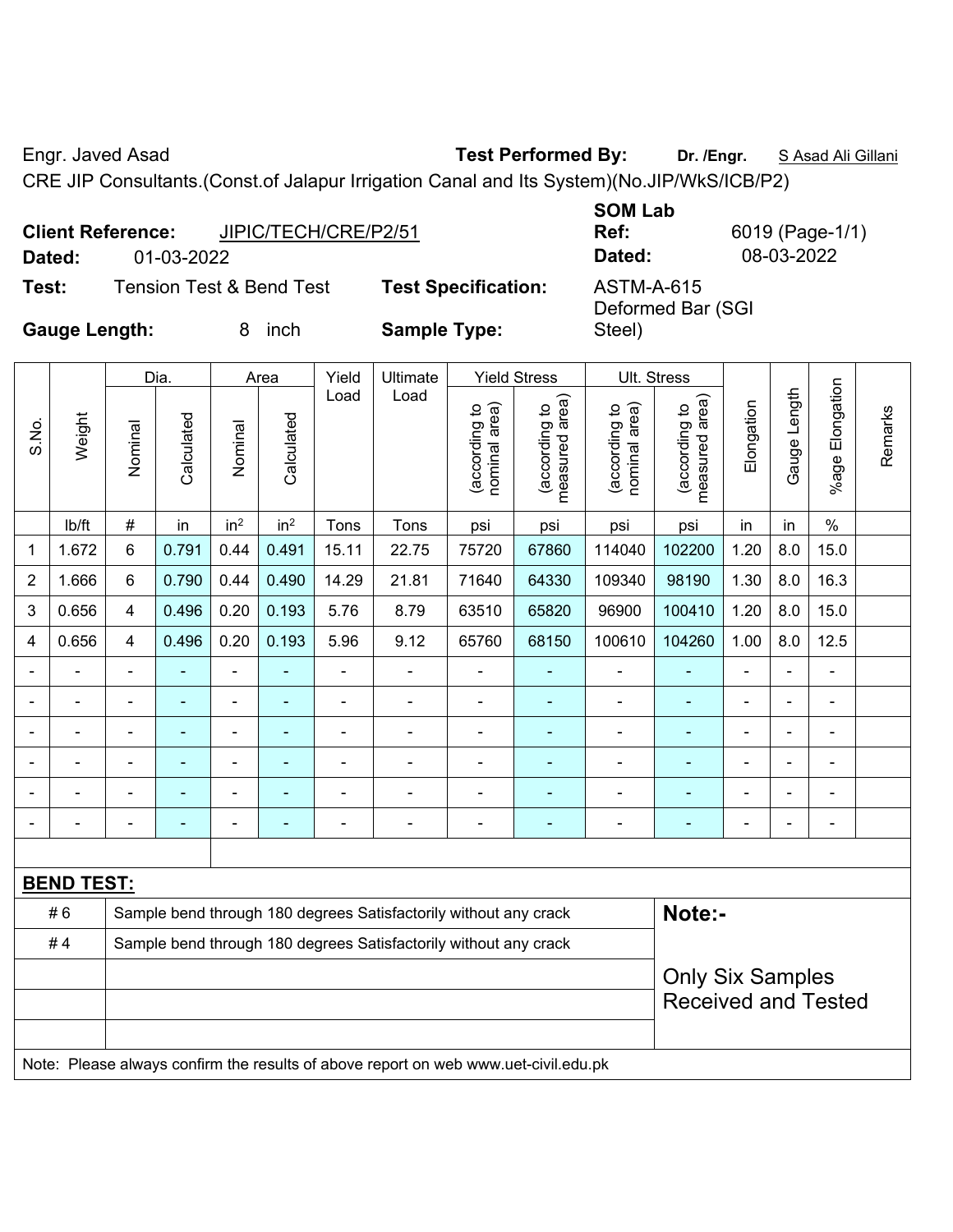Engr. Tajammal Farooq **Test Performed By: Dr. /Engr.** S Asad Ali Gillani

RE (AZEA) QABP Skp.(Const. Of Multi Purpose Complex At Quaid-E-Azam Business Park On M-2)

| <b>Client Reference:</b> |            | RE/AZE/MPC-191 | Ref:   | 6020 (Page-1 |
|--------------------------|------------|----------------|--------|--------------|
| Dated:                   | 22-02-2022 |                | Dated: | 08-03-2022   |

**Test:** Tension Test & Bend Test **Test Specification:** ASTM-A-615 **Gauge Length:** 8 inch **Sample Type:** Deformed Bar (Faizan Steel)

| <b>SOM Lab</b> |                 |
|----------------|-----------------|
| Ref:           | 6020 (Page-1/2) |
| Dated:         | 08-03-2022      |

|                |                                                                                     |                                                                            | Dia.                                                             |                          | Area                     | Yield          | Ultimate       | <b>Yield Stress</b>            |                                 |                                | Ult. Stress                     |                |                |                              |         |
|----------------|-------------------------------------------------------------------------------------|----------------------------------------------------------------------------|------------------------------------------------------------------|--------------------------|--------------------------|----------------|----------------|--------------------------------|---------------------------------|--------------------------------|---------------------------------|----------------|----------------|------------------------------|---------|
| S.No.          | Weight                                                                              | Nominal                                                                    | Calculated                                                       | Nominal                  | Calculated               | Load           | Load           | nominal area)<br>(according to | (according to<br>measured area) | nominal area)<br>(according to | measured area)<br>(according to | Elongation     | Gauge Length   | Elongation<br>$%$ age I      | Remarks |
|                | lb/ft                                                                               | $\#$                                                                       | in                                                               | in <sup>2</sup>          | in <sup>2</sup>          | Tons           | Tons           | psi                            | psi                             | psi                            | psi                             | in             | in             | $\%$                         |         |
| 1              | 1.604                                                                               | 6                                                                          | 0.774                                                            | 0.44                     | 0.471                    | 18.81          | 22.63          | 94270                          | 88070                           | 113430                         | 105970                          | 1.00           | 8.0            | 12.5                         |         |
| $\overline{2}$ | 1.553                                                                               | 6                                                                          | 0.762                                                            | 0.44                     | 0.456                    | 16.16          | 19.54          | 80990                          | 78150                           | 97950                          | 94510                           | 1.00           | 8.0            | 12.5                         |         |
| 3              | 0.662                                                                               | 4                                                                          | 0.498                                                            | 0.20                     | 0.195                    | 6.85           | 8.46           | 75540                          | 77480                           | 93300                          | 95690                           | 1.10           | 8.0            | 13.8                         |         |
| 4              | 0.661                                                                               | 4                                                                          | 0.497                                                            | 0.20                     | 0.194                    | 6.85           | 8.58           | 75540                          | 77880                           | 94650                          | 97580                           | 1.00           | 8.0            | 12.5                         |         |
|                |                                                                                     |                                                                            |                                                                  | $\blacksquare$           |                          | $\blacksquare$ | ä,             |                                |                                 | $\blacksquare$                 | $\blacksquare$                  | ÷              | $\blacksquare$ | ä,                           |         |
|                | $\overline{a}$                                                                      | $\blacksquare$                                                             | $\blacksquare$                                                   | ۰                        | ۰                        | $\blacksquare$ | $\blacksquare$ | Ē,                             |                                 | $\blacksquare$                 | $\blacksquare$                  | $\blacksquare$ | $\blacksquare$ | $\overline{\phantom{a}}$     |         |
|                | $\overline{a}$                                                                      | $\blacksquare$                                                             | ۰                                                                | $\overline{a}$           | $\overline{\phantom{0}}$ | $\blacksquare$ | ÷              | $\blacksquare$                 | $\overline{a}$                  | $\blacksquare$                 | $\blacksquare$                  | -              | ÷,             | $\qquad \qquad \blacksquare$ |         |
|                | ä,                                                                                  | $\blacksquare$                                                             | ٠                                                                | $\overline{\phantom{0}}$ | ۰                        | $\blacksquare$ | $\blacksquare$ | Ē,                             | ٠                               | $\blacksquare$                 | $\blacksquare$                  | ä,             | $\blacksquare$ | $\qquad \qquad \blacksquare$ |         |
|                |                                                                                     |                                                                            | ä,                                                               | $\blacksquare$           |                          |                | $\blacksquare$ |                                |                                 | $\blacksquare$                 | ÷                               |                |                | ÷                            |         |
|                |                                                                                     |                                                                            |                                                                  | $\overline{a}$           |                          |                |                |                                |                                 |                                | $\overline{a}$                  |                | $\blacksquare$ | ÷                            |         |
|                |                                                                                     |                                                                            |                                                                  |                          |                          |                |                |                                |                                 |                                |                                 |                |                |                              |         |
|                | <b>BEND TEST:</b>                                                                   |                                                                            |                                                                  |                          |                          |                |                |                                |                                 |                                |                                 |                |                |                              |         |
|                | #6                                                                                  | Note:-<br>Sample bend through 180 degrees Satisfactorily without any crack |                                                                  |                          |                          |                |                |                                |                                 |                                |                                 |                |                |                              |         |
|                | #4                                                                                  |                                                                            | Sample bend through 180 degrees Satisfactorily without any crack |                          |                          |                |                |                                |                                 |                                |                                 |                |                |                              |         |
|                |                                                                                     |                                                                            |                                                                  |                          |                          |                |                |                                |                                 |                                | <b>Only Six Samples</b>         |                |                |                              |         |
|                |                                                                                     |                                                                            |                                                                  |                          |                          |                |                |                                |                                 |                                | <b>Received and Tested</b>      |                |                |                              |         |
|                |                                                                                     |                                                                            |                                                                  |                          |                          |                |                |                                |                                 |                                |                                 |                |                |                              |         |
|                | Note: Please always confirm the results of above report on web www.uet-civil.edu.pk |                                                                            |                                                                  |                          |                          |                |                |                                |                                 |                                |                                 |                |                |                              |         |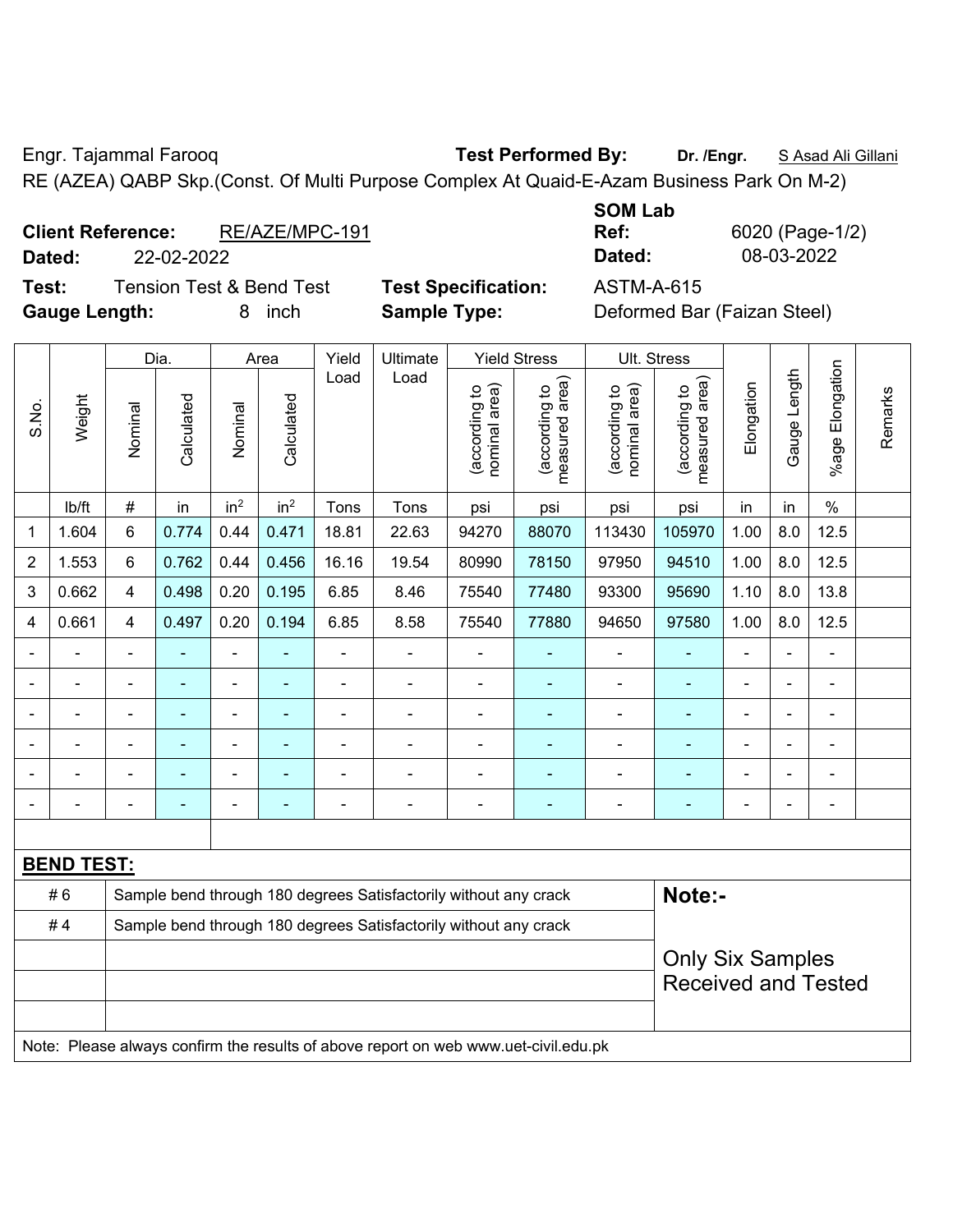Engr. Tajammal Farooq **Test Performed By:** Dr. /Engr. **SAsad Ali Gillani** 

RE (AZEA) QABP Skp.(Const. Of Multi Purpose Complex At Quaid-E-Azam Business Park On M-2)

| <b>Client Reference:</b> | RE/AZE/MPC-193 | Ref:   | 6020 (Page-2 |
|--------------------------|----------------|--------|--------------|
| Dated:                   | 22-02-2022     | Dated: | 08-03-2022   |

**Test:** Tension Test & Bend Test **Test Specification:** ASTM-A-615 **Gauge Length:** 8 inch **Sample Type:** Deformed Bar (Faizan Steel)

| <b>SOM Lab</b> |                 |
|----------------|-----------------|
| Ref:           | 6020 (Page-2/2) |
| Dated:         | 08-03-2022      |

|                |                   |                | Dia.                     | Area            |                 | Yield                    | Ultimate                                                                            | <b>Yield Stress</b>            |                                 | Ult. Stress                    |                                 |                          |                |                          |         |
|----------------|-------------------|----------------|--------------------------|-----------------|-----------------|--------------------------|-------------------------------------------------------------------------------------|--------------------------------|---------------------------------|--------------------------------|---------------------------------|--------------------------|----------------|--------------------------|---------|
| S.No.          | Weight            | Nominal        | Calculated               | Nominal         | Calculated      | Load                     | Load                                                                                | nominal area)<br>(according to | (according to<br>measured area) | nominal area)<br>(according to | (according to<br>measured area) | Elongation               | Gauge Length   | Elongation<br>%age       | Remarks |
|                | Ib/ft             | #              | in                       | in <sup>2</sup> | in <sup>2</sup> | Tons                     | Tons                                                                                | psi                            | psi                             | psi                            | psi                             | in                       | in             | $\%$                     |         |
| 1              | 2.630             | 8              | 0.992                    | 0.79            | 0.773           | 27.34                    | 34.37                                                                               | 76330                          | 78000                           | 95960                          | 98070                           | 1.30                     | 8.0            | 16.3                     |         |
| $\overline{2}$ | 2.588             | 8              | 0.984                    | 0.79            | 0.761           | 28.36                    | 35.19                                                                               | 79170                          | 82190                           | 98240                          | 101980                          | 1.00                     | 8.0            | 12.5                     |         |
| $\blacksquare$ | $\blacksquare$    | $\blacksquare$ | $\blacksquare$           | ä,              | $\blacksquare$  | $\overline{\phantom{a}}$ | $\blacksquare$                                                                      | $\qquad \qquad \blacksquare$   | ۰                               | ÷                              | $\blacksquare$                  | $\blacksquare$           | $\blacksquare$ | ÷                        |         |
| $\blacksquare$ | $\blacksquare$    | $\blacksquare$ | $\blacksquare$           | ä,              | $\blacksquare$  | $\overline{\phantom{a}}$ | $\blacksquare$                                                                      | $\blacksquare$                 | ٠                               | ä,                             | $\blacksquare$                  | $\blacksquare$           | $\blacksquare$ | $\blacksquare$           |         |
|                | ÷                 | $\blacksquare$ | $\overline{\phantom{0}}$ | ÷               | $\blacksquare$  | $\blacksquare$           | $\blacksquare$                                                                      | $\blacksquare$                 | $\blacksquare$                  | ÷                              | $\blacksquare$                  | $\overline{\phantom{a}}$ | $\blacksquare$ | $\overline{\phantom{a}}$ |         |
|                | ä,                | $\blacksquare$ | ä,                       | ÷               | $\blacksquare$  | $\blacksquare$           | $\overline{\phantom{0}}$                                                            | ä,                             | ٠                               | ÷                              | ä,                              | $\blacksquare$           | $\blacksquare$ | $\blacksquare$           |         |
|                |                   | Ē,             | $\blacksquare$           | $\blacksquare$  |                 | Ē,                       | $\blacksquare$                                                                      | $\blacksquare$                 |                                 | $\blacksquare$                 | $\blacksquare$                  | ÷                        |                | ÷                        |         |
|                |                   |                |                          |                 |                 |                          |                                                                                     |                                |                                 |                                |                                 |                          |                | L.                       |         |
|                |                   |                |                          |                 |                 |                          |                                                                                     | L,                             |                                 |                                |                                 |                          |                | $\blacksquare$           |         |
| $\blacksquare$ | $\blacksquare$    | $\blacksquare$ | $\blacksquare$           | ÷               | ÷               | Ē,                       | $\blacksquare$                                                                      | $\blacksquare$                 | $\blacksquare$                  | $\blacksquare$                 | $\blacksquare$                  | $\blacksquare$           | $\blacksquare$ | $\overline{\phantom{a}}$ |         |
|                |                   |                |                          |                 |                 |                          |                                                                                     |                                |                                 |                                |                                 |                          |                |                          |         |
|                | <b>BEND TEST:</b> |                |                          |                 |                 |                          |                                                                                     |                                |                                 |                                |                                 |                          |                |                          |         |
|                | # 8               |                |                          |                 |                 |                          | Sample bend through 180 degrees Satisfactorily without any crack                    |                                |                                 |                                | Note:-                          |                          |                |                          |         |
|                |                   |                |                          |                 |                 |                          |                                                                                     |                                |                                 |                                |                                 |                          |                |                          |         |
|                |                   |                |                          |                 |                 |                          |                                                                                     |                                |                                 |                                | <b>Only Three Samples</b>       |                          |                |                          |         |
|                |                   |                |                          |                 |                 |                          |                                                                                     |                                |                                 |                                | <b>Received and Tested</b>      |                          |                |                          |         |
|                |                   |                |                          |                 |                 |                          | Note: Please always confirm the results of above report on web www.uet-civil.edu.pk |                                |                                 |                                |                                 |                          |                |                          |         |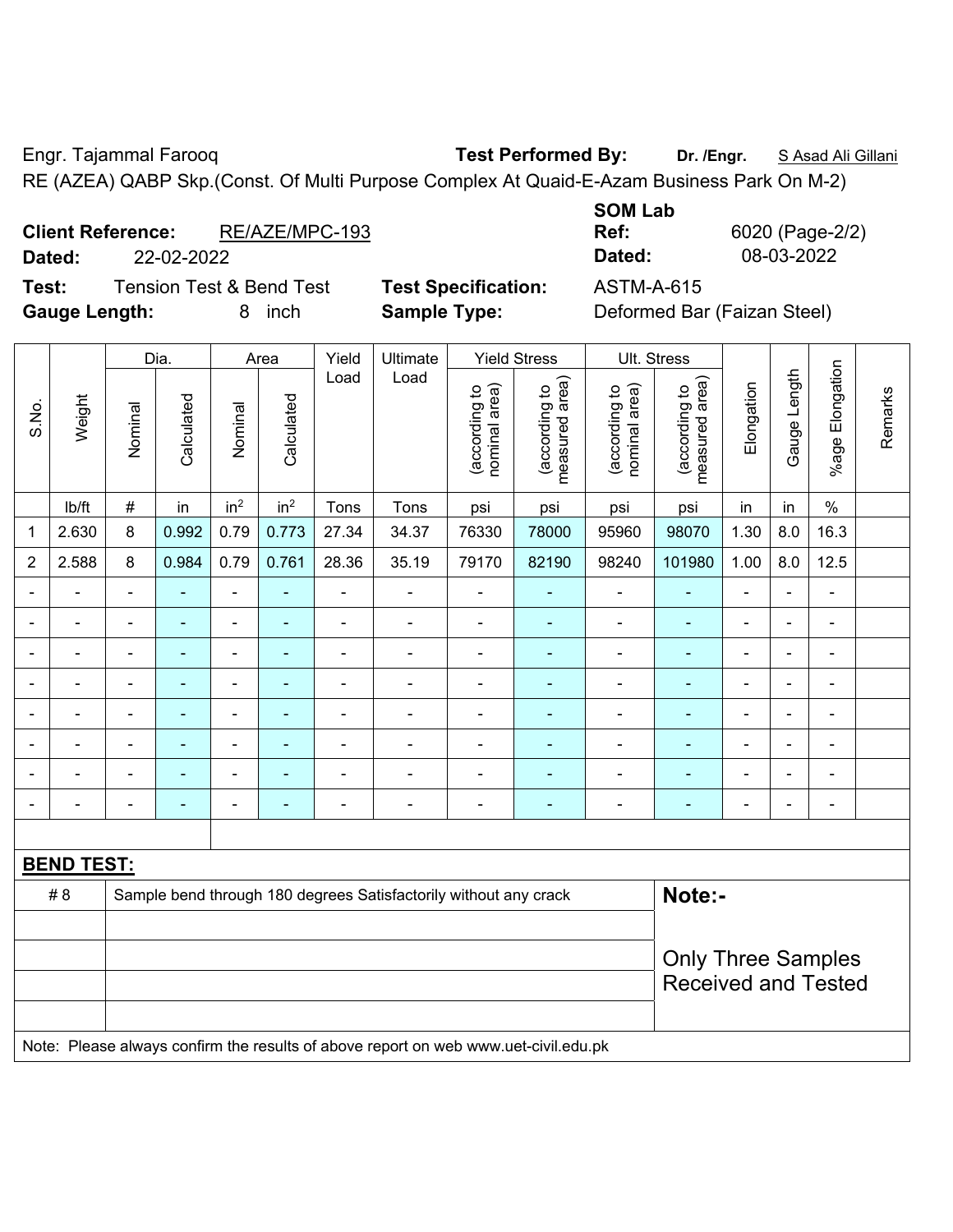Engr. Umar Majeed **Test Performed By: Dr. /Engr.** Asad Ali Gillani Addl.Chief Engr. Urban Developers.Lahore

|                                              |                            | <b>SOM Lab</b>    |              |
|----------------------------------------------|----------------------------|-------------------|--------------|
| <b>Client Reference:</b><br>UD/Adc/112       |                            | Ref:              | 6021 (Page-1 |
| Dated:<br>08-03-2022                         |                            | Dated:            | 08-03-2022   |
| Test:<br><b>Tension Test &amp; Bend Test</b> | <b>Test Specification:</b> | <b>ASTM-A-615</b> |              |
| <b>Gauge Length:</b><br>inch                 | <b>Sample Type:</b>        | Deformed Bar      |              |

|                | Weight            | Dia.                     |                |                              | Area                     | Yield          | Ultimate                                                                            |                                | <b>Yield Stress</b>             |                                | Ult. Stress                     |                            |                |                       |         |  |
|----------------|-------------------|--------------------------|----------------|------------------------------|--------------------------|----------------|-------------------------------------------------------------------------------------|--------------------------------|---------------------------------|--------------------------------|---------------------------------|----------------------------|----------------|-----------------------|---------|--|
| S.No.          |                   | Nominal                  | Calculated     | Nominal                      | Calculated               | Load           | Load                                                                                | nominal area)<br>(according to | measured area)<br>(according to | nominal area)<br>(according to | measured area)<br>(according to | Elongation                 | Gauge Length   | Elongation<br>$%$ age | Remarks |  |
|                | lb/ft             | $\#$                     | in             | in <sup>2</sup>              | in <sup>2</sup>          | Tons           | Tons                                                                                | psi                            | psi                             | psi                            | psi                             | in                         | in             | $\%$                  |         |  |
| 1              | 1.504             | 6                        | 0.750          | 0.44                         | 0.442                    | 14.88          | 20.05                                                                               | 74600                          | 74260                           | 100500                         | 100050                          | 1.20                       | 8.0            | 15.0                  |         |  |
| 2              | 1.524             | 6                        | 0.755          | 0.44                         | 0.448                    | 15.11          | 20.66                                                                               | 75720                          | 74370                           | 103570                         | 101720                          | 1.30                       | 8.0            | 16.3                  |         |  |
| 3              | 0.665             | $\overline{4}$           | 0.498          | 0.20                         | 0.195                    | 7.36           | 9.55                                                                                | 81160                          | 83240                           | 105330                         | 108030                          | 1.10                       | 8.0            | 13.8                  |         |  |
| 4              | 0.654             | $\overline{\mathbf{4}}$  | 0.494          | 0.20                         | 0.192                    | 6.93           | 9.12                                                                                | 76440                          | 79620                           | 100610                         | 104800                          | 1.10                       | 8.0            | 13.8                  |         |  |
|                |                   |                          |                | ÷                            |                          |                |                                                                                     |                                |                                 |                                |                                 |                            |                |                       |         |  |
|                |                   |                          | $\blacksquare$ | $\blacksquare$               |                          | $\blacksquare$ | $\blacksquare$                                                                      | ä,                             |                                 | ä,                             | ۰                               | $\blacksquare$             | $\blacksquare$ | $\blacksquare$        |         |  |
| $\blacksquare$ |                   | $\blacksquare$           | ä,             | $\qquad \qquad \blacksquare$ |                          | -              | $\blacksquare$                                                                      | $\blacksquare$                 |                                 | Ē,                             | ۰                               | Ē,                         | ä,             | ÷,                    |         |  |
|                |                   | $\overline{\phantom{0}}$ | ä,             | $\overline{\phantom{a}}$     |                          | -              | $\blacksquare$                                                                      |                                |                                 | $\blacksquare$                 | ÷                               | Ē,                         | $\blacksquare$ | ÷                     |         |  |
|                |                   | $\blacksquare$           | ä,             | ÷,                           | $\overline{\phantom{a}}$ | L,             | $\blacksquare$                                                                      | ä,                             |                                 | $\blacksquare$                 | Ξ                               | ä,                         | $\blacksquare$ | ä,                    |         |  |
|                |                   |                          |                |                              | $\blacksquare$           | $\blacksquare$ | $\blacksquare$                                                                      | ä,                             |                                 | Ē,                             | ÷                               |                            |                | ä,                    |         |  |
|                |                   |                          |                |                              |                          |                |                                                                                     |                                |                                 |                                |                                 |                            |                |                       |         |  |
|                | <b>BEND TEST:</b> |                          |                |                              |                          |                |                                                                                     |                                |                                 |                                |                                 |                            |                |                       |         |  |
|                | #6                |                          |                |                              |                          |                | Sample bend through 180 degrees Satisfactorily without any crack                    |                                |                                 |                                | Note:-                          |                            |                |                       |         |  |
|                | #4                |                          |                |                              |                          |                | Sample bend through 180 degrees Satisfactorily without any crack                    |                                |                                 |                                |                                 |                            |                |                       |         |  |
|                |                   |                          |                |                              |                          |                |                                                                                     |                                |                                 |                                | <b>Only Six Samples</b>         |                            |                |                       |         |  |
|                |                   |                          |                |                              |                          |                |                                                                                     |                                |                                 |                                |                                 | <b>Received and Tested</b> |                |                       |         |  |
|                |                   |                          |                |                              |                          |                |                                                                                     |                                |                                 |                                |                                 |                            |                |                       |         |  |
|                |                   |                          |                |                              |                          |                | Note: Please always confirm the results of above report on web www.uet-civil.edu.pk |                                |                                 |                                |                                 |                            |                |                       |         |  |

**Ref:** 6021 (Page-1/1)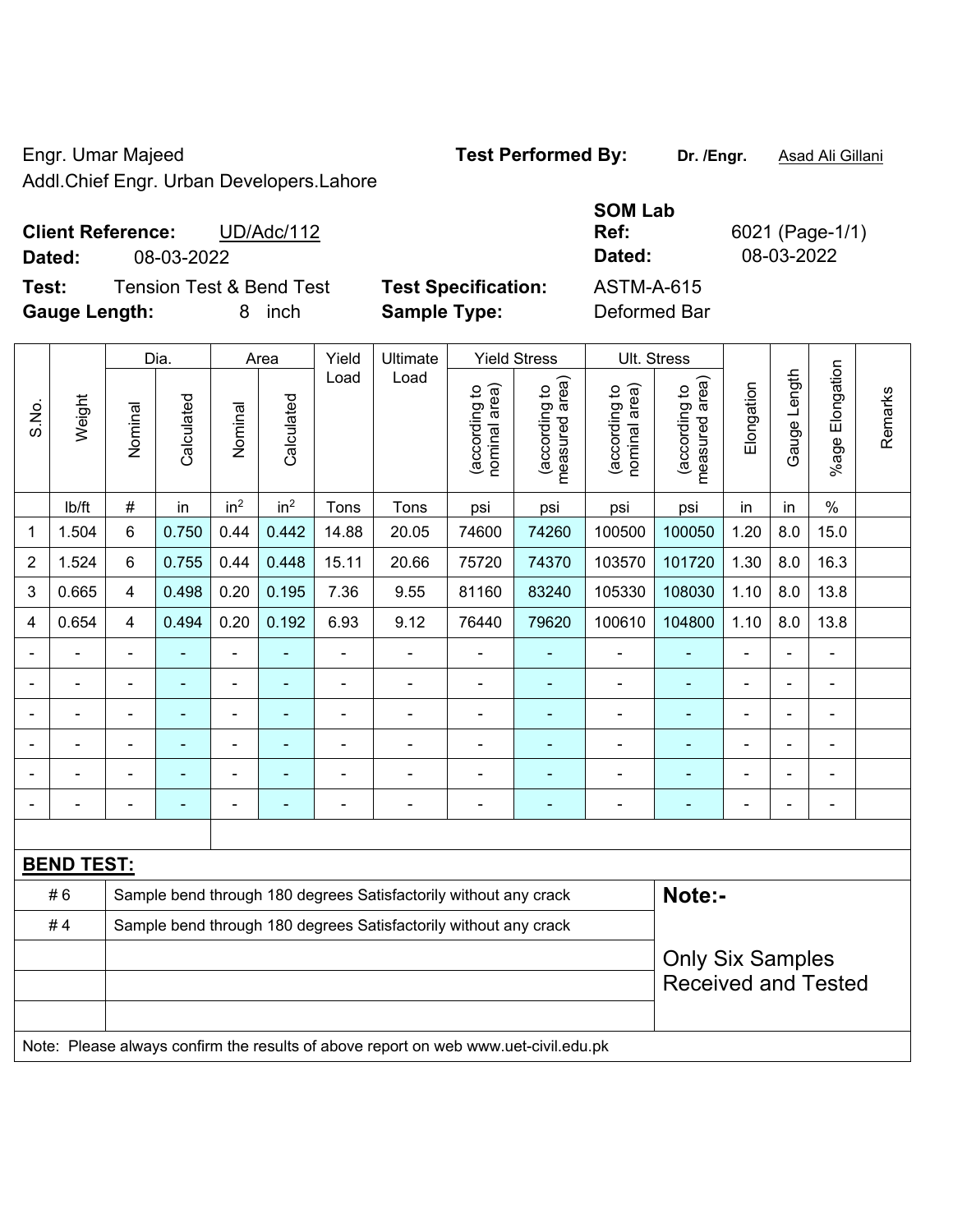S. Asad Ali

Executive Engineer **Test Performed By:** Dr. /Engr.

Road Const.Div Gujranwala.(Dualz Of Rd From Grw To M-2 Interchange At Kot Sarwer Via Hfz)

**Client Reference:** 1470/CB **Dated:** 02-03-2022 **Dated:** 08-03-2022 **Test:** Tension Test & Bend Test **Test Specification:** ASTM-A-615 **Gauge Length:** 8 inch **Sample Type:** Deformed Bar

**SOM Lab Ref:** 6022 (Page-1/1)

|                |                   | Dia.           |                |                 | Area                     | Yield          | Ultimate                                                                            |                                | <b>Yield Stress</b>                         |                                | Ult. Stress                     |                          |                |                    |         |
|----------------|-------------------|----------------|----------------|-----------------|--------------------------|----------------|-------------------------------------------------------------------------------------|--------------------------------|---------------------------------------------|--------------------------------|---------------------------------|--------------------------|----------------|--------------------|---------|
| S.No.          | Weight            | Nominal        | Calculated     | Nominal         | Calculated               | Load           | Load                                                                                | (according to<br>nominal area) | (according to<br>neasured area)<br>measured | nominal area)<br>(according to | measured area)<br>(according to | Elongation               | Gauge Length   | Elongation<br>%age | Remarks |
|                | lb/ft             | $\#$           | in             | in <sup>2</sup> | in <sup>2</sup>          | Tons           | Tons                                                                                | psi                            | psi                                         | psi                            | psi                             | in                       | in             | $\%$               |         |
| 1              | 2.746             | 8              | 1.014          | 0.79            | 0.807                    | 19.11          | 28.31                                                                               | 53360                          | 52240                                       | 79030                          | 77360                           | 2.20                     | 8.0            | 27.5               |         |
| $\overline{2}$ | 2.719             | 8              | 1.009          | 0.79            | 0.799                    | 18.45          | 25.28                                                                               | 51510                          | 50930                                       | 70580                          | 69780                           | 2.30                     | 8.0            | 28.8               |         |
| 3              | 1.597             | 6              | 0.773          | 0.44            | 0.469                    | 15.16          | 24.87                                                                               | 75980                          | 71280                                       | 124670                         | 116960                          | 0.90                     | 8.0            | 11.3               |         |
| $\overline{4}$ | 1.542             | 6              | 0.759          | 0.44            | 0.453                    | 10.88          | 15.31                                                                               | 54520                          | 52960                                       | 76750                          | 74540                           | 1.50                     | 8.0            | 18.8               |         |
| 5              | 0.678             | $\overline{4}$ | 0.503          | 0.20            | 0.199                    | 6.75           | 7.80                                                                                | 74420                          | 74790                                       | 85990                          | 86430                           | 1.20                     | 8.0            | 15.0               |         |
| 6              | 0.673             | 4              | 0.502          | 0.20            | 0.198                    | 7.24           | 8.43                                                                                | 79810                          | 80620                                       | 92960                          | 93900                           | 1.20                     | 8.0            | 15.0               |         |
|                |                   |                |                |                 |                          | $\blacksquare$ |                                                                                     |                                |                                             |                                |                                 |                          |                | $\blacksquare$     |         |
|                |                   |                |                | ä,              |                          | L,             | $\blacksquare$                                                                      | $\blacksquare$                 |                                             | $\blacksquare$                 |                                 | $\blacksquare$           | $\blacksquare$ | ä,                 |         |
|                |                   |                |                | ä,              |                          |                | $\blacksquare$                                                                      | $\blacksquare$                 |                                             | $\blacksquare$                 |                                 |                          | $\blacksquare$ | $\blacksquare$     |         |
|                |                   | $\blacksquare$ | $\blacksquare$ | ÷               | $\overline{\phantom{0}}$ | $\blacksquare$ | $\blacksquare$                                                                      | $\blacksquare$                 | $\blacksquare$                              | $\blacksquare$                 | $\blacksquare$                  | $\overline{\phantom{0}}$ | $\blacksquare$ | ÷                  |         |
|                |                   |                |                |                 |                          |                |                                                                                     |                                |                                             |                                |                                 |                          |                |                    |         |
|                | <b>BEND TEST:</b> |                |                |                 |                          |                |                                                                                     |                                |                                             |                                |                                 |                          |                |                    |         |
|                | # 8               |                |                |                 |                          |                | Sample bend through 180 degrees Satisfactorily without any crack                    |                                |                                             |                                | Note:-                          |                          |                |                    |         |
|                | #6                |                |                |                 |                          |                | Sample bend through 180 degrees Satisfactorily without any crack                    |                                |                                             |                                |                                 |                          |                |                    |         |
|                | #4                |                |                |                 |                          |                | Sample bend through 180 degrees Satisfactorily without any crack                    |                                |                                             |                                | <b>Only Nine Samples</b>        |                          |                |                    |         |
|                |                   |                |                |                 |                          |                |                                                                                     |                                |                                             |                                | <b>Received and Tested</b>      |                          |                |                    |         |
|                |                   |                |                |                 |                          |                |                                                                                     |                                |                                             |                                |                                 |                          |                |                    |         |
|                |                   |                |                |                 |                          |                | Note: Please always confirm the results of above report on web www.uet-civil.edu.pk |                                |                                             |                                |                                 |                          |                |                    |         |

**Gillani**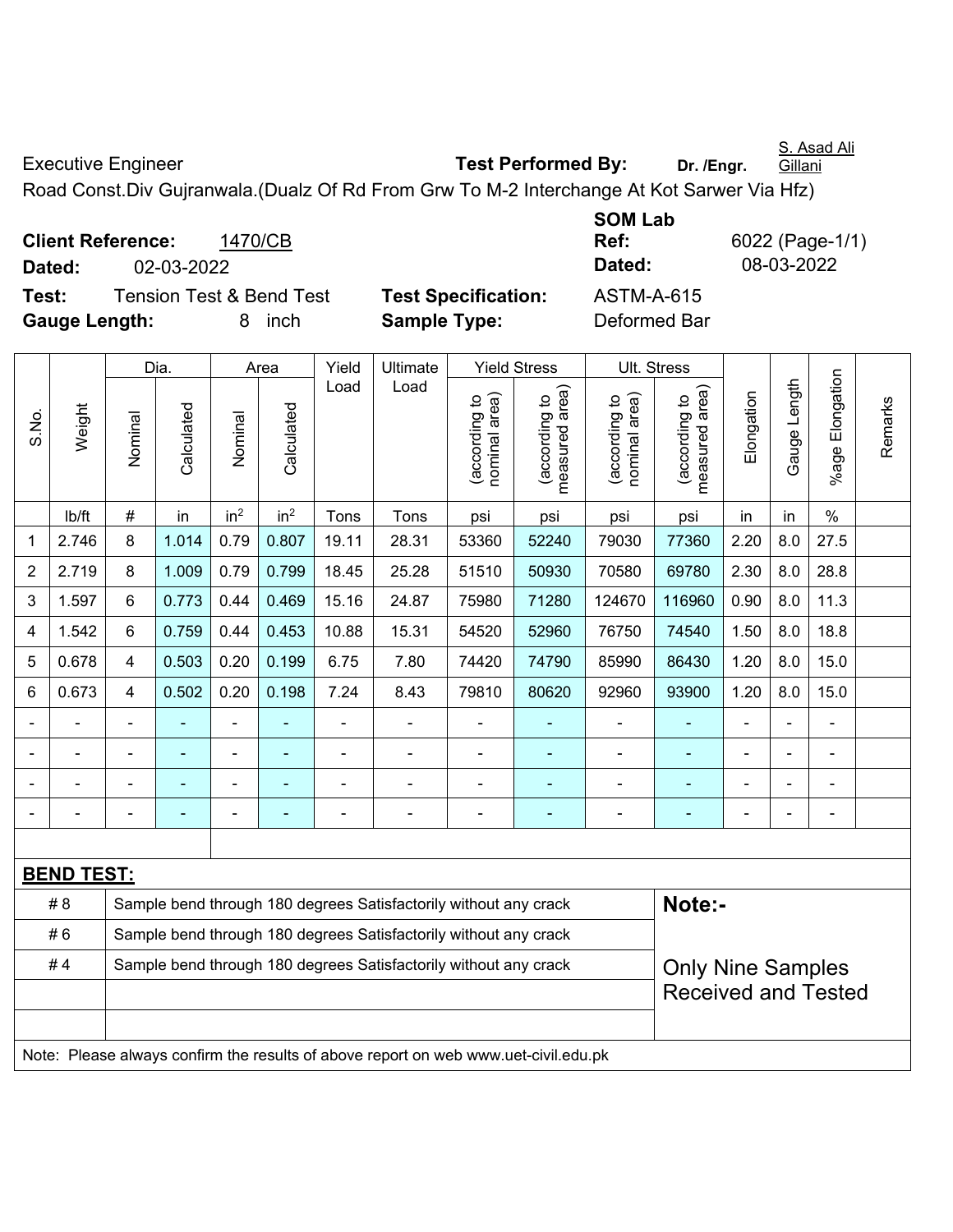Lahore

**Client Reference:** Nil

**Test:** Tension Test & Bend Test **Test Specification:** ASTM-A-615 **Gauge Length:** 8 inch **Sample Type:** Deformed Bar

| Muddasir Ali | <b>Test Performed By:</b> | Dr. /Engr. |
|--------------|---------------------------|------------|
|              |                           |            |

**SOM Lab Ref:** 6023 (Page-1/1) **Dated:** 08-03-2022 **Dated:** 08-03-2022

|       |                   |                | Dia.           |                 | Area                     | Yield                      | Ultimate                                                                            |                                | <b>Yield Stress</b>             |                                | Ult. Stress                     |                |              |                       |         |
|-------|-------------------|----------------|----------------|-----------------|--------------------------|----------------------------|-------------------------------------------------------------------------------------|--------------------------------|---------------------------------|--------------------------------|---------------------------------|----------------|--------------|-----------------------|---------|
| S.No. | Weight            | Nominal        | Calculated     | Nominal         | Calculated               | Load                       | Load                                                                                | nominal area)<br>(according to | (according to<br>measured area) | nominal area)<br>(according to | (according to<br>measured area) | Elongation     | Gauge Length | Elongation<br>$%$ age | Remarks |
|       | lb/ft             | #              | in             | in <sup>2</sup> | in <sup>2</sup>          | Tons                       | Tons                                                                                | psi                            | psi                             | psi                            | psi                             | in             | in           | $\%$                  |         |
| 1     | 2.663             | 8              | 0.998          | 0.79            | 0.783                    | 25.74                      | 34.66                                                                               | 71860                          | 72500                           | 96760                          | 97620                           | 1.30           | 8.0          | 16.3                  |         |
| 2     | 1.621             | 6              | 0.778          | 0.44            | 0.476                    | 15.29                      | 20.44                                                                               | 76640                          | 70850                           | 102450                         | 94700                           | 1.30           | 8.0          | 16.3                  |         |
| 3     | 0.654             | 4              | 0.494          | 0.20            | 0.192                    | 6.85                       | 9.07                                                                                | 75540                          | 78690                           | 100050                         | 104210                          | 1.20           | 8.0          | 15.0                  |         |
|       |                   | $\blacksquare$ | ÷,             | $\overline{a}$  |                          | ä,                         | ÷,                                                                                  | L,                             | $\blacksquare$                  | $\blacksquare$                 | $\blacksquare$                  | ä,             |              | $\blacksquare$        |         |
|       | $\blacksquare$    | $\blacksquare$ | $\blacksquare$ | $\blacksquare$  | $\blacksquare$           | $\blacksquare$             | $\blacksquare$                                                                      | ä,                             | ٠                               | $\overline{\phantom{a}}$       | $\blacksquare$                  | $\blacksquare$ |              | $\blacksquare$        |         |
|       |                   | $\blacksquare$ | $\blacksquare$ | $\blacksquare$  |                          | ä,                         | $\blacksquare$                                                                      | ä,                             | ٠                               | $\blacksquare$                 | $\blacksquare$                  | $\blacksquare$ |              | ä,                    |         |
|       |                   |                |                | $\blacksquare$  |                          |                            |                                                                                     | $\blacksquare$                 | $\blacksquare$                  | $\blacksquare$                 | $\blacksquare$                  | $\blacksquare$ |              | $\blacksquare$        |         |
|       |                   |                |                | $\blacksquare$  |                          | Ē,                         |                                                                                     | Ē,                             |                                 |                                |                                 |                |              | $\blacksquare$        |         |
|       |                   |                |                | $\blacksquare$  |                          | $\blacksquare$             | $\blacksquare$                                                                      | $\blacksquare$                 | $\blacksquare$                  | $\blacksquare$                 | $\blacksquare$                  | $\blacksquare$ |              | $\blacksquare$        |         |
|       |                   | $\blacksquare$ | $\blacksquare$ | $\blacksquare$  | $\overline{\phantom{a}}$ | Ē,                         | $\blacksquare$                                                                      | $\blacksquare$                 | ٠                               | $\blacksquare$                 | $\blacksquare$                  | $\blacksquare$ |              | $\blacksquare$        |         |
|       |                   |                |                |                 |                          |                            |                                                                                     |                                |                                 |                                |                                 |                |              |                       |         |
|       | <b>BEND TEST:</b> |                |                |                 |                          |                            |                                                                                     |                                |                                 |                                |                                 |                |              |                       |         |
|       | # 8               |                |                |                 |                          |                            | Sample bend through 180 degrees Satisfactorily without any crack                    |                                |                                 |                                | Note:-                          |                |              |                       |         |
|       | #6                |                |                |                 |                          |                            | Sample bend through 180 degrees Satisfactorily without any crack                    |                                |                                 |                                |                                 |                |              |                       |         |
|       | #4                |                |                |                 |                          |                            | Sample bend through 180 degrees Satisfactorily without any crack                    |                                |                                 |                                | <b>Only Six Samples</b>         |                |              |                       |         |
|       |                   |                |                |                 |                          | <b>Received and Tested</b> |                                                                                     |                                |                                 |                                |                                 |                |              |                       |         |
|       |                   |                |                |                 |                          |                            |                                                                                     |                                |                                 |                                |                                 |                |              |                       |         |
|       |                   |                |                |                 |                          |                            | Note: Please always confirm the results of above report on web www.uet-civil.edu.pk |                                |                                 |                                |                                 |                |              |                       |         |

S. Asad Ali Gillani